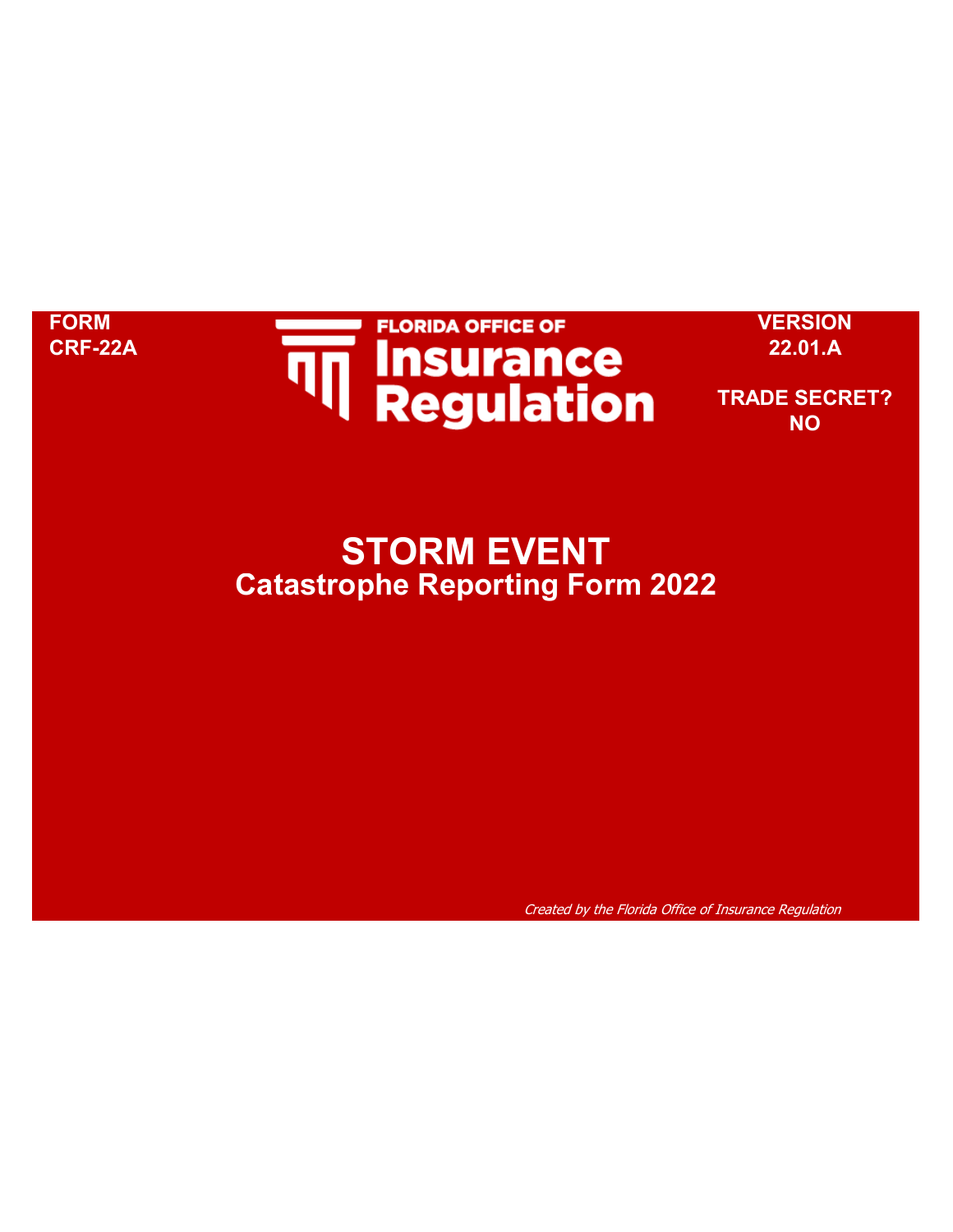# **Catastrophe Reporting Form (CRF) Pursuant to Section 624.307, Florida Statutes**

As this template may be applied to disaster reporting, "EVENT" means a storm system that has been declared by the National Hurricane Center of the National Weather Service. The duration of the "reporting event" includes the time period, in Florida: a. Beginning at the time a storm watch or storm warning is issued for any part of Florida by the National Hurricane Center of the National Weather Service;

b. Continuing for the time period during which the storm conditions exist anywhere in Florida; and

c. Ending 72 hours following the termination of the last storm watch or storm warning issued for any part of Florida by the National Hurricane Center of the National Weather Service.

# **GENERAL INSTRUCTIONS**

**Due Dates:** This report will be due on [DATE] **by 12:00PM Eastern Time** and should include all claims information for Hurricane [NAME]. Technical assistance will be available Monday through Friday 8:00AM - 5:00PM Eastern Time.

**Filing Requirements:** Each company must submit its filing on an individual company basis. Hurricane claims reporting is cumulative. Please include all hurricane claims as of the reporting date. Companies with claims in Florida for this hurricane will be required to make a "Data" filing for every CRF notice period for each catastrophe. Companies with no claims for this hurricane or no policies in force associated with the lines of business listed below will be required to make a "No Data" filing, and are only required to do so for the initial reporting notice, until the company begins receiving claims for the hurricane. Once claims are received for this hurricane, the company must begin submitting "Data" filings. Required filers include those companies that are currently authorized in the following lines of business in Florida: FIRE, ALLIED LINES, FARMOWNERS MULTI-PERIL, HOMEOWNERS MULTI-PERIL, COMMERCIAL MULTI-PERIL, PRIVATE FLOOD, OCEAN MARINE, INLAND MARINE, PPA PHYSICAL DAMAGE, COMMERCIAL AUTO PHYSICAL DAMAGE, AIRCRAFT, GLASS, BOILER AND MACHINERY, INDUSTRIAL FIRE, INDUSTRIAL EXTENDED COVERAGE, MOBILE HOME MULTI-PERIL, MOBILE HOME PHYSICAL DAMAGE, MULTI-PERIL CROP, SURPLUS LINES FEDERALLY AUTHORIZED, and SURPLUS LINES PROPERTY & CASUALTY.

# **TAB REQUIREMENTS & DATA DEFINITIONS**

**Version:** Reports the version of the template and the Hurricane name. All claims information reported within this template must be associated with the Hurricane presented on the Version tab.

**Instructions:** Provides overview of the purpose of and directives to completing this template.

**Contacts:** This tab must be completed by including all property and casualty lines of business. The Office realizes numbers may change in

**Rows 6-15:** Requests general information from the company.

**Dollar Amount of Estimated Gross Payable Loss from Event (Gross of Reinsurance):** Estimate projected total losses gross of reinsurance based on your reinsurance chart. This includes any anticipated claim expense or cost incurred by the direct insurer during the processing of the claim (Loss Adjustment Expense). For the first template only, attach a model output for the company's book of business for this event.

**Projected Net Retention Resulting from the Event:** Estimate projected net retention based on your reinsurance chart.

**Dollar Amount of Estimated Payable Loss from Event covered by Reinsurance or Other Loss-Transfer Agreements:** Estimate projected losses covered by reinsurance based on your reinsurance chart.

**Model and Version:** Report the model and version used in evaluating financial projections. Insert N/A if the Company does not use a model.

**Summary:** The data gathered in this tab will automatically pull from the "Claims Data Extract" tab. The exception to that is the following columns, where the company is required to manually enter data:

**Policies in Force (Florida Only):** The number of policies in force through the last day of the reporting period, including policies assumed from Citizens Property Insurance Corporation.

**Paid Allocated Loss Adjustment Expense:** Paid loss adjustment expenses that can be allocated to a specific claim.

**Paid & Case Incurred Loss Excluding Loss Adjustment Expense** (in whole dollars): Indemnity case reserves and payments to date. Estimates of Incurred but not reported (IBNR) should not be included.

**Paid & Case Allocated Loss Adjustment Expense:** Case reserves for loss adjustment expenses that can be allocated to a specific claim and payments to date.

**Valid Responses:** Lists valid responses applicable to line of business codes, counties, and zip codes required for claims imported onto the "Claims Data Extract" tab.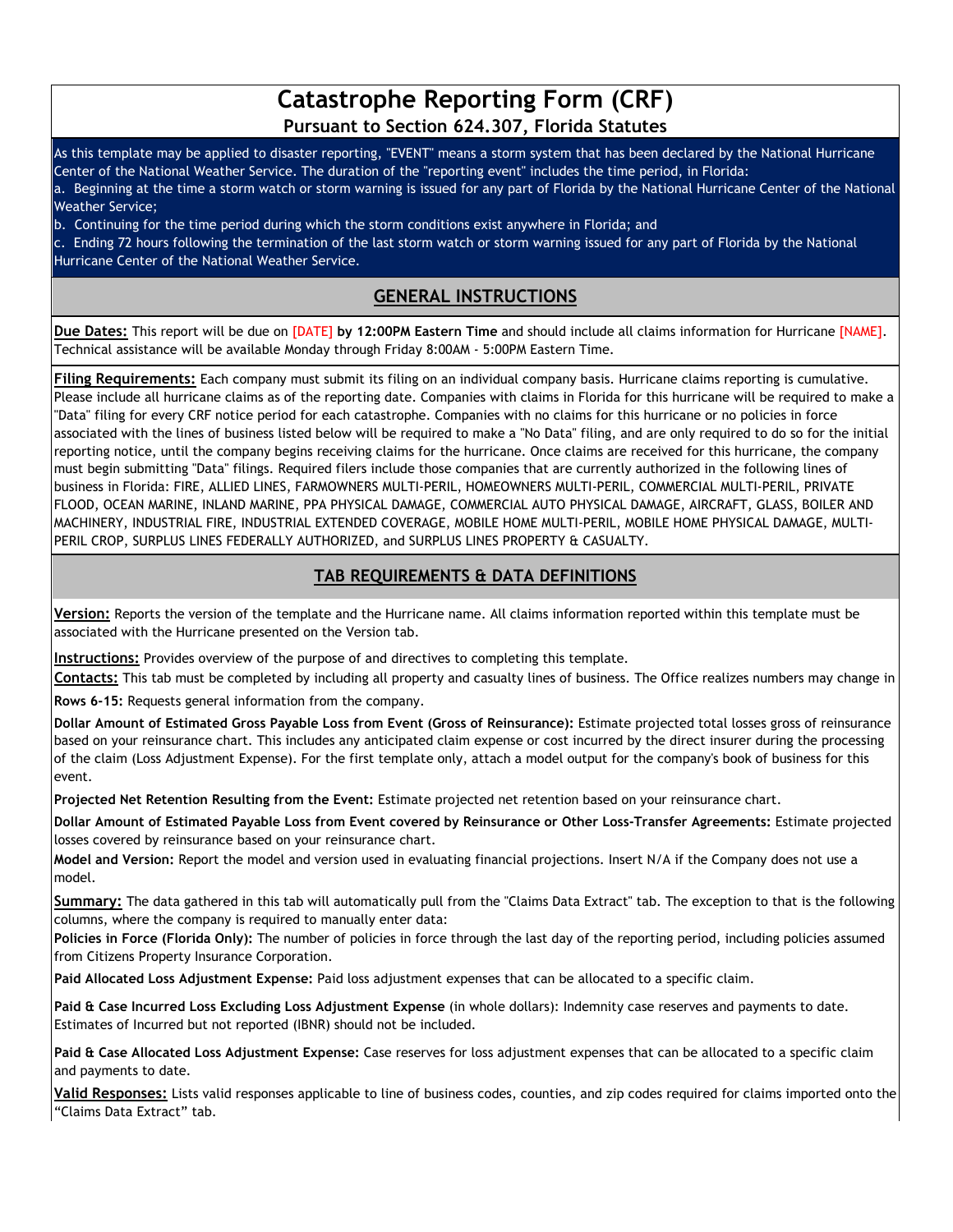**Claims Data Extract:** This tab allows the company to input claims data, grouped by line of business, county, and zip code. Companies can submit claims data for all lines of business within one "Claims Data Extract" tab, rather than breaking it out into separate tabs, as was done in the previous CRF. Companies are encouraged to create scripts within their systems to allow for ease of data extractions into the template.

**Survey:** This tab allows the company to submit enhanced claims data, broken down by line of business, including timeframe on claims closed with and without payment, reasons claims are closed without payment, and the status of open claims. Companies are encouraged to refer to specified definitions for these fields when completing this tab.

### **REPORTING CRITERIA**

Following a storm or other event, OIR will issue a notice to companies advising them that they will be required to submit claims data through the CRF. Immediately following an event, companies will be required to submit **simplified claims data**. At a time specified by OIR following the initial impact of an event, OIR will provide notice that companies must submit **enhanced claims data**.

#### **Simplified Claims Data: Includes all tabs within the CRF, excluding the "Survey" tab Enhanced Claims Data: Includes all tabs within the CRF, including the "Survey" tab**

Based on the severity storm, location, and other considerations, OIR will provide notification to companies to move from the simplified to the enhanced data call. Guidance would be provided with each notice of data call.

Before Submitting the Template:

• Make sure all fields are completed, especially required fields.

• After populating each tab, make sure no errors are being shown under the "Validation Check" columns.

#### **DEFINITIONS FOR LINES OF BUSINESS**

#### **Residential Property**

**Homeowners:** Coverages sold to homeowners, condominium unit-owners, and tenants occupying a described property that is used exclusively for residential purposes.

**Dwelling:** Coverage for the structure and contents of residential property that is issued to a person, family or household. A structure may consist of up to five separate units. Dwelling Property may be utilized for owner-occupied properties or rental properties.

**Mobile Homeowners:** Coverages sold to mobile homeowners occupying a described property that is used exclusively for residential purposes.

**Commercial Residential:** Coverage for a building, business personal property, and other surrounding property used for residential purposes, including condominium associations, homeowners associations, apartment buildings, assisted living facilities, dormitories, fraternity and sorority houses, etc. To be included in this category, the policy must be covered by the Florida Hurricane Catastrophe Fund.

#### **Other Than Residential Property**

**Commercial Property:** Coverage for a building, business personal property, and other surrounding property not used for residential purposes.

**Private Flood:** Flood insurance coverage underwritten by private insurers that is not associated with the Federal Flood Insurance Program. This coverage is reported separately for claims that are for stand-alone policies versus policies where the coverage is added via endorsement.

**Business Interruption:** Includes losses under a commercial policy for loss of income, operating expenses, and extra expenses while a business is restoring operations. This coverage is reported separately for claims that are for stand-alone policies versus policies where the coverage is added via endorsement.

#### **All Other Lines Of Business**

**Aircraft:** Insurance against loss of or damage to aircraft, their hulls, accessories, or equipment, or against liability, other than workers' compensation and employer's liability, arising out of the ownership, maintenance, or use of aircraft.

**Boiler and Machinery:** Insurance against any liability and loss or damage to property or interest resulting from accidents to or explosions of boilers, pipes, pressure containers, machinery or apparatus.

**Commercial Auto Physical Damage:** Coverage for motor vehicles owned by a business engaged in commerce that protects the insured against loss or damage to insured motor vehicles.

**Fire:** Coverage protecting the insured against loss or damage to real or personal property from a variety of perils, including but not limited to, fire, lightning, glass breakage, tornado, windstorm, hail, water damage, explosion, riot, civil commotion, rain, or damage from aircraft or vehicles.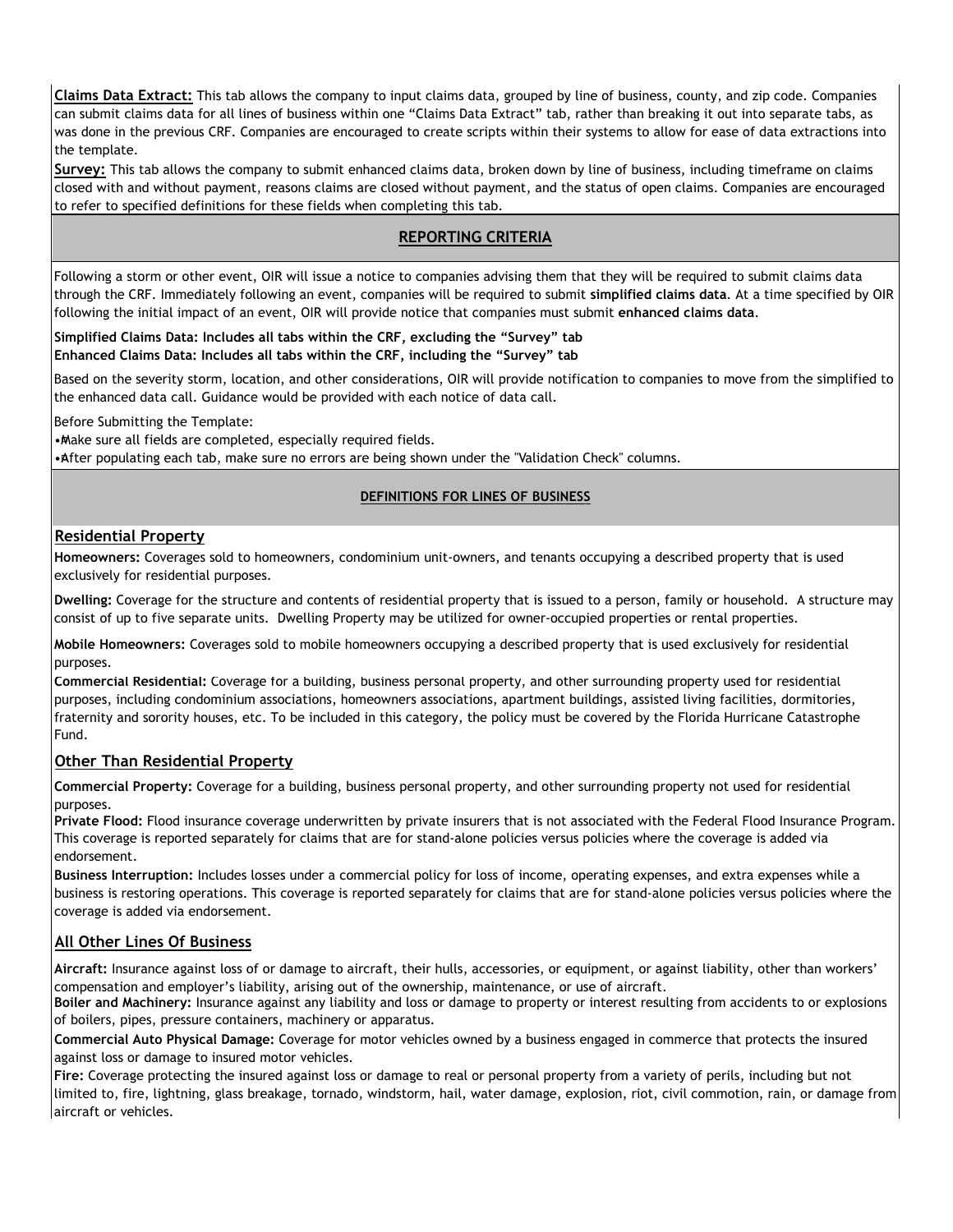**Farmowners Multi-Peril:** Farmowners insurance sold for commercial or family purposes. This package policy is similar to a homeowners policy, in that it has been developed for farms and ranches and includes both property and liability coverage for business and personal losses.

**Glass:** Usually covered under a property policy, this protects the insured against loss or damage to real or personal property from the breakage of glass.

**Industrial Extended Coverage:** This coverage broadens the "Industrial Fire" coverage to include weather related risks.

**Industrial Fire:** Coverage for loss by fire of structures or contents, which may include basic limits owner's, landlord's or tenant's liability insurance with single limits of \$25,000, comprehensive personal liability insurance with a single limit of \$25,000, or burglary insurance, under which the premiums are collected quarterly or more often and the face amount of the insurance provided by the policy on one risk is not more than \$50,000, including contents.

**Inland Marine:** Coverage for property that may be in transit, held by a bailee, at a fixed location, or movable goods that are often at different locations (e.g., off-road constructions equipment), or scheduled property, including items such as property with antique or collector's value, etc.

**Multi-Peril Crop:** Coverage protecting the insured against loss or damage to crops from a variety of perils, including but not limited to fire, lightning, loss of revenue, tornado, windstorm, hail, flood, rain, or damage by insects.

**Ocean Marine:** Coverage for ocean and inland water transportation exposures; goods or cargoes; ships or hulls; earnings; and liability.

**Private Passenger Auto Physical Damage:** Coverage for privately owned motor vehicles and trailers for use on public roads not owned or used primarily for commercial purposes that protects the insured only against loss or damage to insured motor vehicles.

#### **OTHER DATA DEFINITIONS**

**Number of Claims Reported:** Any notice to an insurer or its agent by a claimant or an insured that reasonably apprises the insurer that a loss has occurred. Include only those Florida claims received on a direct basis and only those claims associated with the lines of business reported on the Summary tab. Each reported claim should only be counted once unless it is a claim associated with an endorsement on the policy for Private Flood or Business Interruption coverages. For claims associated with an endorsement on the policy for Private Flood or Business Interruption coverages, report the number of claims in the Summary Tab under the associated line of business coverage that applies. For example, a homeowners policy has a flood endorsement. There is both a wind and a flood claim triggered by the event. This would be reported as one claim under the Homeowners line and one claim under the Private Flood Endorsement line. The "Number of Claims Reported" should equal the sum of the claims reported as "Open Claims with Payment," "Open Claims without Payment," "Claims Closed with Payment," and "Claims Closed without Payment." If a claim was counted as a "Claim Closed Without Payment" in a prior reporting and was later reopened and paid, it should only be counted once as either an "Open Claim with Payment" or a "Claim Closed with Payment."

**Florida County and Zip Code in Which Claim Occurred:** Claims data should be submitted according to the county and zip code where the loss occurred. Only claims submitted within the state of Florida should be included. If there are multiple locations impacted by the event under one policy, each location must be reported as a separate claim. If a company is unable to provide the county or zip code data for a claim, please enter "Unknown" in the county or zip code field. A company may only categorize a county or zip code as "Unknown" after every effort has been made to assign each claim to the specific county in which the loss occurred. If fields are marked "Unknown," OIR Market Regulation may request additional details for each claim reported in this category.

**Open Claim(s) With Payment:** This means a claimant has received payment for a claim, but the claim remained open at the time of this reporting. These claims are mutually exclusive from, and are not to be included in the number of "Claims Closed with Payment," "Claims Closed Without Payment," or "Open Claims without Payment."

**Open Claim(s) Without Payment:** This means a claimant has not received any payment for a claim, but the claim remained open at the time of the reporting. These claims are mutually exclusive from, and are not to be included in the number of "Claims Closed with Payment," "Claims Closed Without Payment," or "Open Claims with Payment."

**Claim(s) Closed With Payment:** This means a claimant has received payment for a claim, but the claim was closed at the time of this reporting. These claims are mutually exclusive from, and are not to be included in, the number of "Open Claims with Payment," "Open Claims Without Payment," or "Claims Closed Without Payment."

**Claim(s) Closed Without Payment:** This means a claimant has not received payment for a claim and the claim was closed at the time of this reporting. The claim may have been denied; determined to be below the policy deductible; withdrawn or abandoned by the policyholder; closed by the insurer due to inactivity; determined by the insurer to be a duplicate claim; or other reason **and** the claim was closed with no payment was made to the policyholder at the time of this reporting. These claims are mutually exclusive from, and are not to be included in, the number of "Open Claims With Payment," "Open Claims Without Payment," or "Claims Closed With Payment."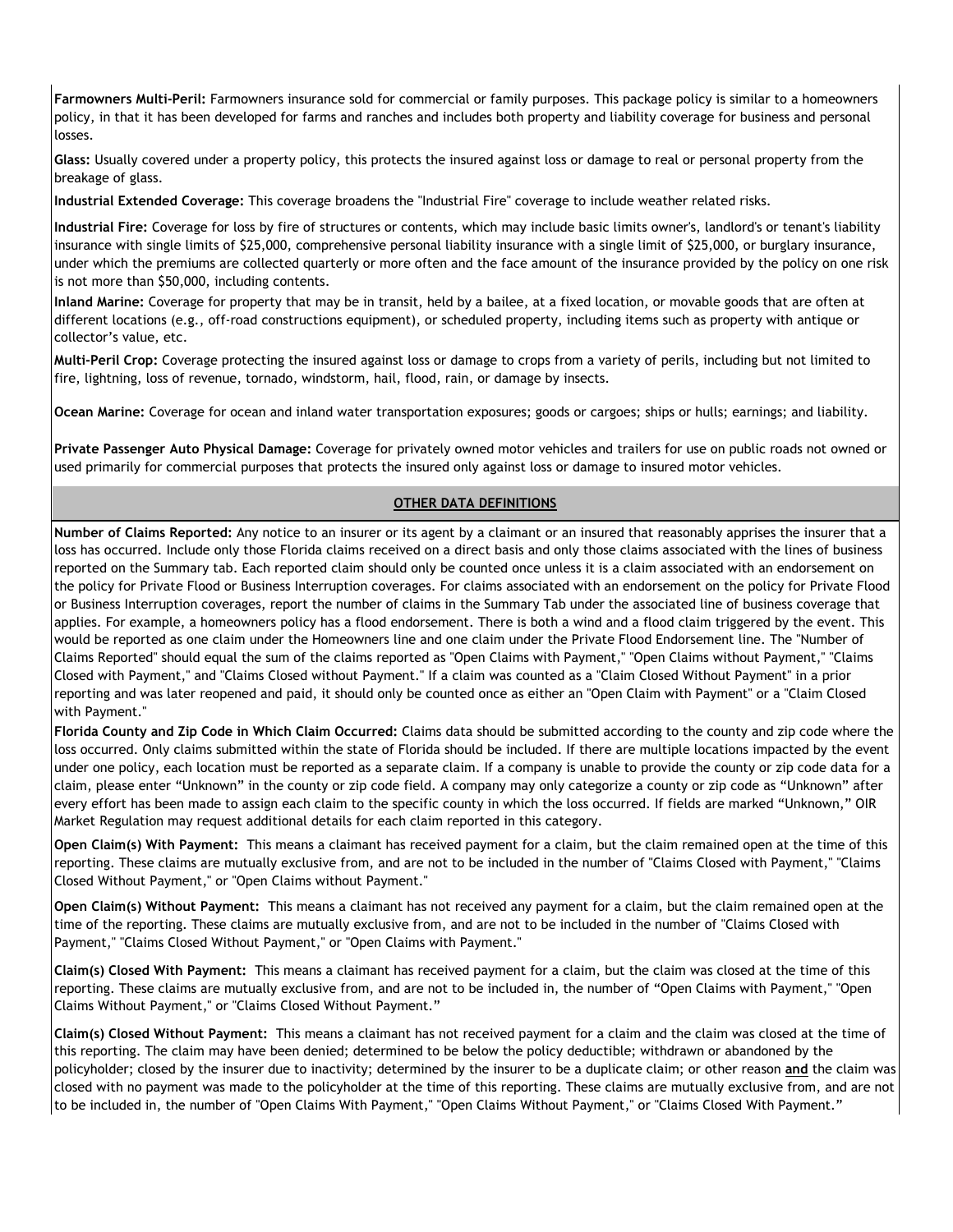**Paid Loss Excluding Loss Adjustment Expense** (in whole dollars): Indemnity payments, but excludes adjustment expense. Payments should be net of actual salvage and subrogation recoveries. For applicable lines, include losses associated with loss of use, additional living expense, fair rental value, etc.

**Reopened Claims:** A claim that an insurer has previously closed, but that has been reopened upon an insured's request for additional costs for loss or damage previously disclosed to the insurer.

**Supplemental Claims:** A claim for additional loss or damage from the same peril which the insurer has previously adjusted or for which costs have been incurred while completing repairs or replacement pursuant to an open claim for which timely notice was previously provided to the insurer.

# **DATA VALIDATIONS**

#### **Five validations are used in the "Claims Data Extract" tab of this template:**

| Row Validation Check #1: | Line of Business, County, and Zip Code entries must = codes<br>within the "Valid Responses" tab                                                                                                                  |
|--------------------------|------------------------------------------------------------------------------------------------------------------------------------------------------------------------------------------------------------------|
| Row Validation Check #2: | County and Zip Code entries must = County and Zip Code<br>matching within the "Valid Responses" tab                                                                                                              |
| Row Validation Check #3: | "Number of Open Claims with Payment," "Number of Open<br>Claims without Payment," "Number of Claims Closed with<br>Payment," and "Number of Claims Closed without Payment"<br>must = "Number of Claims Reported" |
| Row Validation Check #4: | If "Number of Claims Reported" $= 0$ , then "Paid Loss" must also<br>$= 0$                                                                                                                                       |
| Row Validation Check #5: | If "Number of Open Claims with Payment" and "Number of<br>Claims Closed with Payment" = 0, then "Paid Loss" must also =                                                                                          |

#### **Two validations are used in the "Survey" tab of this template:**

| Row Validation Check #1: | Total claims closed within 30 days, 31-60 days, 61-90 days,<br>and over 90 days must = "Number of Claims Closed with<br>Payment" and "Number of Claims Closed without Payment"<br>totals as reported on the "Summary" tab |
|--------------------------|---------------------------------------------------------------------------------------------------------------------------------------------------------------------------------------------------------------------------|
| Row Validation Check #2: | Total claims closed due to denial of coverage, damage below<br>deductible amount, and other must = "Number of Claims"<br>Closed without Payment" total as reported on the "Summary"<br>tab                                |

# **TRADE SECRET INSTRUCTIONS**

all filings may be part of post-event aggregate reporting. Filing System will prompt the company to upload an affidavit while uploading this template. Regardless of a filing's trade secret status, Trade secret filings may be completed in accordance with Section 624.4213, Florida Statutes. Once the Contacts tab, row 16, is marked "yes," the Version tab's "Trade Secret?" response will convert to YES, marking all data in the template Trade Secret. To qualify for trade secret protection, the company must additionally file a properly executed trade secret affidavit. The Insurance Regulation

# **CONTACTING THE OFFICE**

If you have any questions or need assistance in filing, please contact Market Data Collections at 850-413-3147 or via email:

[DisasterReporting](mailto:DisasterReporting@floir.com)@floir.com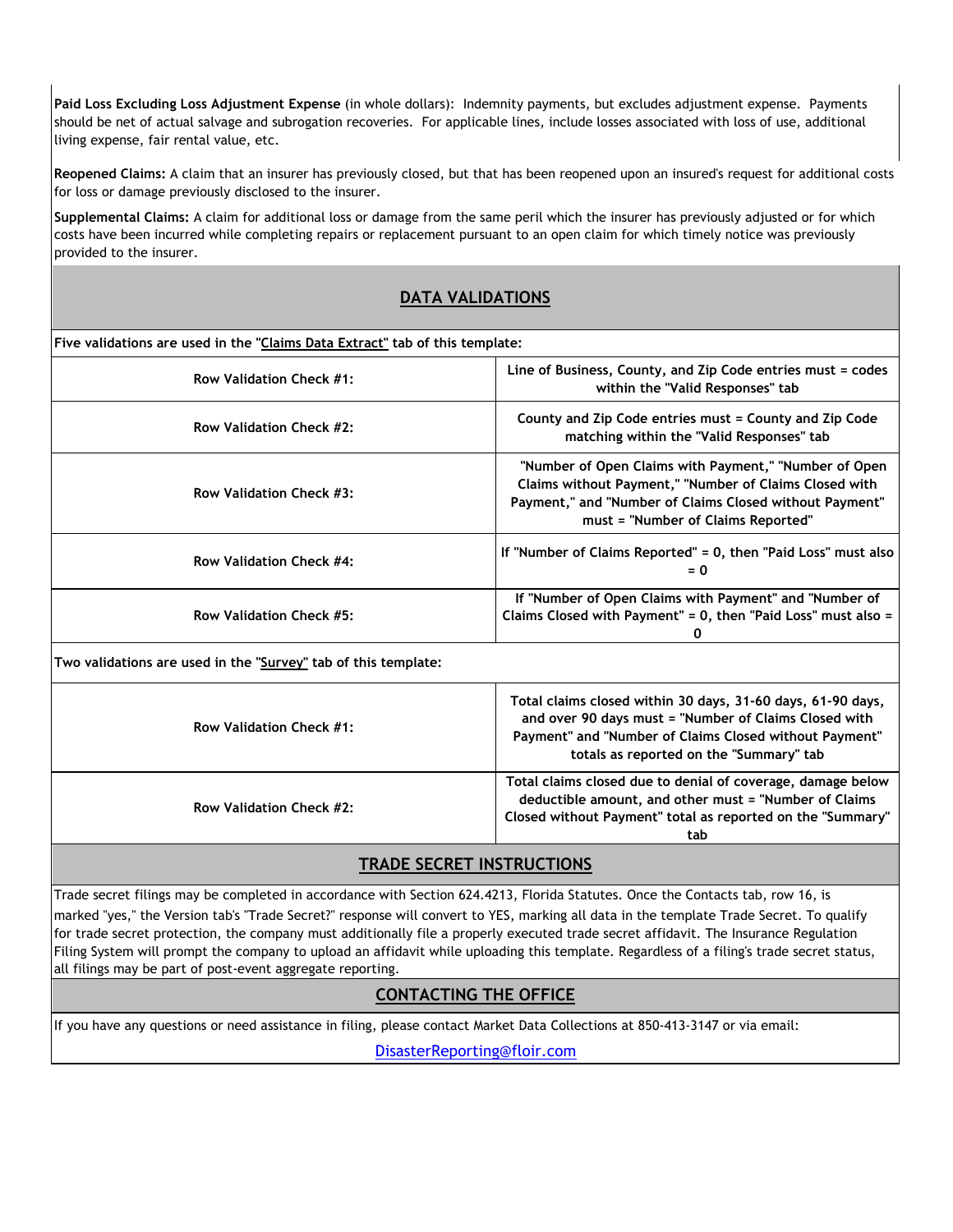| <b>Contact and Statewide Modeling Information</b>                                                                                                                                         |                                                                       |                                                |                        |
|-------------------------------------------------------------------------------------------------------------------------------------------------------------------------------------------|-----------------------------------------------------------------------|------------------------------------------------|------------------------|
|                                                                                                                                                                                           | <b>STORM EVENT NAME</b>                                               | <b>VALIDATION CHECKS</b>                       | <b>TRADE SECRET?</b>   |
| <b>Contact and General Questions</b>                                                                                                                                                      | Responses - Verify pre-populated cells are accurate before submission | <b>Required Data</b><br><b>Field Complete?</b> | <b>No</b>              |
| What is the as-of date of the data submitted? (MM/DD/YYYY)                                                                                                                                |                                                                       | <b>FALSE</b>                                   | <b>Not Applicable</b>  |
| Please provide the name of the individual who completed this form.                                                                                                                        |                                                                       | <b>FALSE</b>                                   | <b>Not Applicable</b>  |
| What is this individual's email address?                                                                                                                                                  |                                                                       | <b>FALSE</b>                                   | <b>Not Applicable</b>  |
| What is the best number where this individual can be reached?                                                                                                                             |                                                                       | <b>FALSE</b>                                   | <b>Not Applicable</b>  |
| What is the Company's name?                                                                                                                                                               |                                                                       | <b>FALSE</b>                                   | <b>Not Applicable</b>  |
| What is the Company's NAIC Code? ("00000" if no NAIC Code exists)                                                                                                                         |                                                                       | <b>FALSE</b>                                   | <b>Not Applicable</b>  |
| What is the Florida Company Code?                                                                                                                                                         |                                                                       | <b>FALSE</b>                                   | <b>Not Applicable</b>  |
| What is the Company's FEIN?                                                                                                                                                               |                                                                       | <b>FALSE</b>                                   | <b>Not Applicable</b>  |
| What is the Company's NAIC group code? ("0000" if no NAIC group code exists)                                                                                                              |                                                                       | <b>FALSE</b>                                   | <b>Not Applicable</b>  |
| What is the State of domicile?                                                                                                                                                            |                                                                       | <b>FALSE</b>                                   | <b>Not Applicable</b>  |
| Is this filing being submitted as trade secret? If yes is selected once this spreadsheet is uploaded, you must upload the affidavit as<br>required by Section 624.4213, Florida Statutes. |                                                                       | <b>FALSE</b>                                   | <b>No</b>              |
| Dollar Amount of Estimated Gross Payable Loss from Event (Gross of Reinsurance) (in whole dollars)                                                                                        |                                                                       | <b>FALSE</b>                                   | <b>No</b>              |
| Projected Net Retention Resulting from the Event (in whole dollars)                                                                                                                       |                                                                       | <b>FALSE</b>                                   | <b>No</b>              |
| Dollar Amount of Estimated Payable Loss from Event covered by Reinsurance or Other Loss-Transfer Agreements (in whole dollars)                                                            |                                                                       | <b>FALSE</b>                                   | <b>No</b>              |
| Model and Version. (maximum of 250 characters)                                                                                                                                            |                                                                       | <b>FALSE</b>                                   | <b>No</b>              |
| Did the company turn on the following settings when running the Model?                                                                                                                    |                                                                       |                                                | <b>Not Applicable</b>  |
| Long-Term<br>Demand Surge                                                                                                                                                                 |                                                                       | <b>FALSE</b><br><b>FALSE</b>                   | <b>No</b><br><b>No</b> |
| Storm Surge (Flood only)                                                                                                                                                                  |                                                                       | <b>FALSE</b>                                   | <b>No</b>              |
| f the Name and Version of Model Used for Financial Projections is N/A, how did the Company evaluate the losses reported?                                                                  |                                                                       |                                                |                        |
| (maximum of 250 characters)                                                                                                                                                               |                                                                       | <b>TRUE</b>                                    | <b>No</b>              |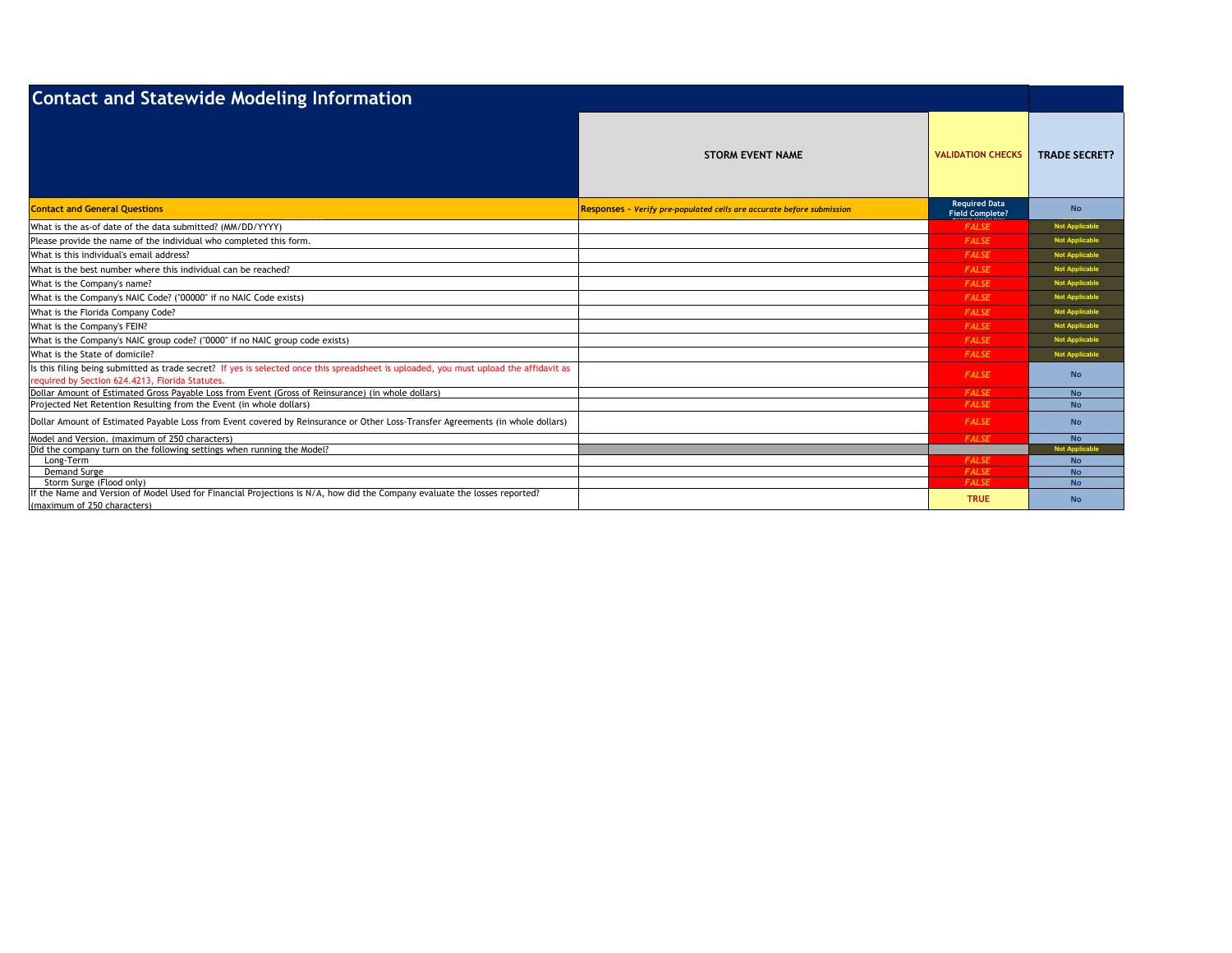| Summary of Data: Florida Statewide Totals for this Report |                |                                                |                                                 |                                                    | This Page Is Not Trade Secret                         |                                                             |                                           | <b>Report Date Not Entered</b><br><b>STORM EVENT NAME</b>       |                                                         |                                                                                 |                                                            | <b>Validation Checks</b>                        |
|-----------------------------------------------------------|----------------|------------------------------------------------|-------------------------------------------------|----------------------------------------------------|-------------------------------------------------------|-------------------------------------------------------------|-------------------------------------------|-----------------------------------------------------------------|---------------------------------------------------------|---------------------------------------------------------------------------------|------------------------------------------------------------|-------------------------------------------------|
| <b>Lines of Business</b>                                  | (Florida Only) | Policies in Force Number of Claims<br>Reported | Number of Open<br><b>Claims with</b><br>Payment | Number of Open<br><b>Claims without</b><br>Payment | <b>Number of Claims</b><br><b>Closed with Payment</b> | <b>Number of Claims</b><br><b>Closed without</b><br>Payment | <b>Percent of</b><br><b>Claims Closed</b> | <b>Paid Loss Excluding</b><br><b>Loss Adjustment</b><br>Expense | <b>Paid Allocated Loss</b><br><b>Adjustment Expense</b> | Paid & Case Incurred Loss<br><b>Excluding Loss</b><br><b>Adjustment Expense</b> | Paid & Case Allocated<br><b>Loss Adjustment</b><br>Expense | <b>Required Data</b><br><b>Fields Complete?</b> |
| <b>Residential Property</b>                               |                |                                                |                                                 |                                                    |                                                       |                                                             | 0.0%                                      |                                                                 |                                                         | sol                                                                             | <b>SO</b>                                                  | <b>TRUE</b>                                     |
| <b>Homeowners</b>                                         |                |                                                |                                                 |                                                    |                                                       |                                                             | 0.09                                      | \$0                                                             |                                                         |                                                                                 |                                                            | <b>FALSE</b>                                    |
| <b>Dwelling</b>                                           |                |                                                |                                                 |                                                    |                                                       |                                                             | 0.09                                      | \$0                                                             |                                                         |                                                                                 |                                                            | <b>FALSE</b>                                    |
| <b>Mobile Homeowners</b>                                  |                |                                                |                                                 |                                                    |                                                       |                                                             | 0.09                                      | \$0                                                             |                                                         |                                                                                 |                                                            | <b>FALSE</b>                                    |
| <b>Commercial Residential</b>                             |                |                                                |                                                 |                                                    |                                                       |                                                             | 0.09                                      | \$0                                                             |                                                         |                                                                                 |                                                            | <b>FALSE</b>                                    |
| <b>Commercial Property</b>                                |                |                                                |                                                 |                                                    |                                                       |                                                             | 0.09                                      | \$0                                                             |                                                         |                                                                                 |                                                            | <b>FALSE</b>                                    |
| <b>Private Flood</b>                                      |                |                                                |                                                 |                                                    |                                                       |                                                             |                                           |                                                                 |                                                         |                                                                                 |                                                            |                                                 |
| Endorsement                                               |                |                                                |                                                 |                                                    |                                                       |                                                             |                                           |                                                                 |                                                         |                                                                                 |                                                            |                                                 |
| Stand-Alone                                               |                |                                                |                                                 |                                                    |                                                       |                                                             | 0.0%                                      | \$O                                                             |                                                         |                                                                                 |                                                            | <b>FALSE</b>                                    |
| <b>Business Interruption</b>                              |                |                                                |                                                 |                                                    |                                                       |                                                             |                                           |                                                                 |                                                         |                                                                                 |                                                            |                                                 |
| Endorsement                                               |                |                                                |                                                 |                                                    |                                                       |                                                             |                                           |                                                                 |                                                         |                                                                                 |                                                            |                                                 |
| Stand-Alone                                               |                |                                                |                                                 |                                                    |                                                       |                                                             | 0.0%                                      | \$0                                                             |                                                         |                                                                                 |                                                            | <b>FALSE</b>                                    |
| All Other Lines of Business*                              |                |                                                |                                                 |                                                    |                                                       |                                                             | 0.09                                      | \$0                                                             |                                                         |                                                                                 |                                                            | <b>FALSE</b>                                    |
| <b>TOTALS (excluding Endorsements)</b>                    |                |                                                |                                                 |                                                    |                                                       |                                                             | 0.0%                                      | ¢٥                                                              |                                                         | SO <sub>1</sub>                                                                 | 50 <sub>1</sub>                                            | <b>TRUE</b>                                     |

\*All Other Lines of Business coverages include: Fire, Farmowners Multi-Peril, Ocean Marine, Inland Marine, Private Passenger Auto Physical Damage, Commercial Auto Physical Damage,<br>Aircraft, Glass, Boiler and Machinery, Ind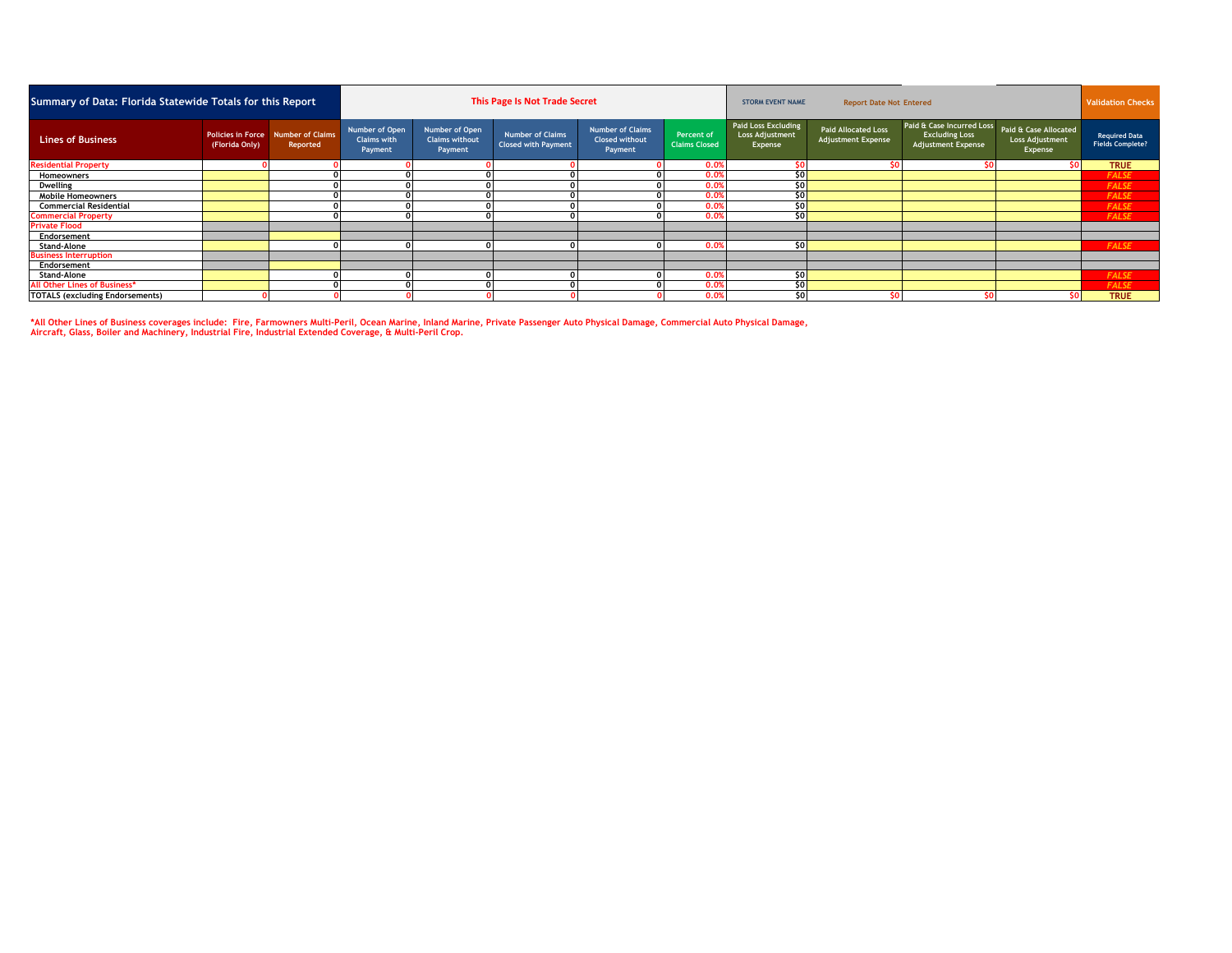| <b>LINE OF BUSINESS</b>                                                                 | <b>DETAILS</b>                             | <b>COUNTY</b> |
|-----------------------------------------------------------------------------------------|--------------------------------------------|---------------|
| <b>Residential Property</b>                                                             |                                            | Alachua       |
| HO                                                                                      | Homeowners                                 | Alachua       |
| <b>DW</b>                                                                               | Dwelling                                   | Alachua       |
| <b>MHO</b>                                                                              | <b>Mobile Homeowners</b>                   | Alachua       |
| <b>CR</b>                                                                               | <b>Commercial Residential</b>              | Alachua       |
| Other than Residential Property                                                         |                                            | Alachua       |
| <b>CP</b>                                                                               | Commercial Property                        | Alachua       |
| PF                                                                                      | Private Flood - Stand Alone                | Alachua       |
| BI                                                                                      | <b>Business Interruption - Stand Alone</b> | Alachua       |
| <b>Other Lines of Business</b>                                                          |                                            | Alachua       |
| AC                                                                                      | Aircraft                                   | Alachua       |
| <b>BM</b>                                                                               | <b>Boiler and Machinery</b>                | Alachua       |
| <b>CPD</b>                                                                              | <b>Commercial Auto Physical Damage</b>     | Alachua       |
| FI                                                                                      | Fire                                       | Alachua       |
| <b>FMP</b>                                                                              | Farmowners Multi-Peril                     | Alachua       |
| GL                                                                                      | Glass                                      | Alachua       |
| <b>IEC</b>                                                                              | <b>Industrial Extended Coverage</b>        | Alachua       |
| IF.                                                                                     | <b>Industrial Fire</b>                     | Alachua       |
| <b>IM</b>                                                                               | <b>Inland Marine</b>                       | Alachua       |
| <b>MPC</b>                                                                              | Multi-Peril Crop                           | Alachua       |
| OM                                                                                      | Ocean Marine                               | Alachua       |
| <b>PPAD</b>                                                                             | Private Passenger Auto Physical Damage     | Alachua       |
|                                                                                         |                                            | Alachua       |
| This represents a sample of valid responses for county and zip code. Not all fields are | Alachua                                    |               |
|                                                                                         | represented in this PDF.                   | Alachua       |
|                                                                                         |                                            | Alachua       |
|                                                                                         |                                            | Alachua       |
|                                                                                         |                                            | Alachua       |
|                                                                                         |                                            | Alachua       |
|                                                                                         |                                            | Alachua       |
|                                                                                         |                                            | Alachua       |
|                                                                                         |                                            | Alachua       |
|                                                                                         |                                            | Alachua       |
|                                                                                         |                                            | Alachua       |
|                                                                                         |                                            | Alachua       |
|                                                                                         |                                            | <b>Baker</b>  |
|                                                                                         |                                            | <b>Baker</b>  |
|                                                                                         |                                            | <b>Baker</b>  |
|                                                                                         |                                            | <b>Baker</b>  |
|                                                                                         |                                            | <b>Baker</b>  |
|                                                                                         |                                            | Bay           |
|                                                                                         |                                            | Bay<br>Bay    |
|                                                                                         |                                            | Bay           |
|                                                                                         |                                            | Bay           |
|                                                                                         |                                            | Bay           |
|                                                                                         |                                            | Bay           |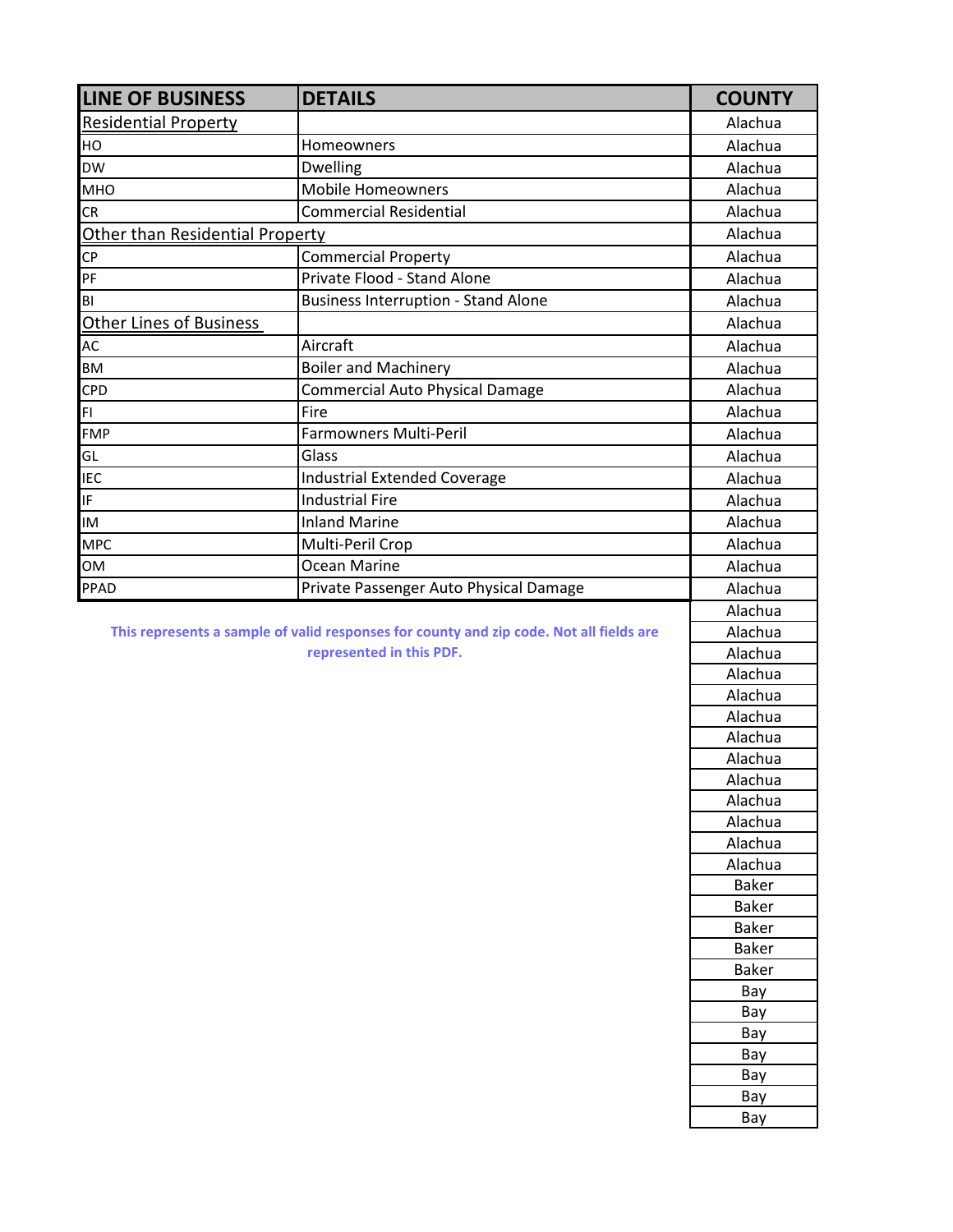|                                                           |                                               |                                 |                                                 | Claims and Payments by Line of Business, County, and Zip Code |                        |                           |                                                                                     |                            |                     |              |                                                                                                                      |              |                       |
|-----------------------------------------------------------|-----------------------------------------------|---------------------------------|-------------------------------------------------|---------------------------------------------------------------|------------------------|---------------------------|-------------------------------------------------------------------------------------|----------------------------|---------------------|--------------|----------------------------------------------------------------------------------------------------------------------|--------------|-----------------------|
| Line of County in Which<br><b>Business</b> Claim Occurred | Zip Code in<br><b>Which Claim</b><br>Occurred | Number of<br>Claims<br>Reported | Number of<br><b>Open Claims</b><br>with Payment | Number of Open<br><b>Claims without</b><br>Payment            | Closed with<br>Payment | Closed without<br>Payment | Number of Claims Number of Claims Paid Loss Excluding<br>Loss Adjustment<br>Expense | $\sf Trade$<br>Secret ?    |                     |              | Required Data<br>Fields? Required Data Matches LOB? Required Data Matches County/Zip Codes? Required Claims and Paid |              | <b>Error Messages</b> |
|                                                           |                                               |                                 |                                                 |                                                               |                        |                           |                                                                                     | $\,$ No $\,$               | TRUE                | TRUE         | TRUE                                                                                                                 | TRUE         |                       |
|                                                           |                                               |                                 |                                                 |                                                               |                        |                           |                                                                                     | $_{\rm No}$                | TRUE                | TRUE         | TRUE                                                                                                                 | TRUE         |                       |
|                                                           |                                               |                                 |                                                 |                                                               |                        |                           |                                                                                     | $_{\rm No}$                | TRUE                | TRUE         | TRUE<br>TRUE                                                                                                         | TRUE         |                       |
|                                                           |                                               |                                 |                                                 |                                                               |                        |                           |                                                                                     | $_{\rm No}$<br>$_{\rm No}$ | TRUE<br>TRUE        | TRUE<br>TRUE | TRUE                                                                                                                 | TRUE<br>TRUE |                       |
|                                                           |                                               |                                 |                                                 |                                                               |                        |                           |                                                                                     | $_{\rm No}$                | TRUE                | TRUE         | TRUE                                                                                                                 | TRUE         |                       |
|                                                           |                                               |                                 |                                                 |                                                               |                        |                           |                                                                                     | No<br>No                   | TRUE<br>TRUE        | TRUE<br>TRUE | TRUE<br>TRUE                                                                                                         | TRUE<br>TRUE |                       |
|                                                           |                                               |                                 |                                                 |                                                               |                        |                           |                                                                                     | No                         | TRUE                | TRUE         | TRUE                                                                                                                 | TRUE         |                       |
|                                                           |                                               |                                 |                                                 |                                                               |                        |                           |                                                                                     | No                         | TRUE                | TRUE         | TRUE                                                                                                                 | TRUE         |                       |
|                                                           |                                               |                                 |                                                 |                                                               |                        |                           |                                                                                     | $_{\rm No}$                | TRUE                | TRUE         | TRUE                                                                                                                 | TRUE         |                       |
|                                                           |                                               |                                 |                                                 |                                                               |                        |                           |                                                                                     | $_{\rm No}$<br>$_{\rm No}$ | TRUE<br>TRUE        | TRUE<br>TRUE | TRUE<br>TRUE                                                                                                         | TRUE<br>TRUE |                       |
|                                                           |                                               |                                 |                                                 |                                                               |                        |                           |                                                                                     | $_{\rm No}$                | TRUE                | TRUE         | TRUE                                                                                                                 | TRUE         |                       |
|                                                           |                                               |                                 |                                                 |                                                               |                        |                           |                                                                                     | $_{\rm No}$                | TRUE                | TRUE         | TRUE                                                                                                                 | TRUE         |                       |
|                                                           |                                               |                                 |                                                 |                                                               |                        |                           |                                                                                     | $_{\rm No}$<br>$_{\rm No}$ | TRUE<br>TRUE        | TRUE<br>TRUE | TRUE<br>TRUE                                                                                                         | TRUE<br>TRUE |                       |
|                                                           |                                               |                                 |                                                 |                                                               |                        |                           |                                                                                     | $_{\rm No}$                | TRUE                | TRUE         | TRUE                                                                                                                 | TRUE         |                       |
|                                                           |                                               |                                 |                                                 |                                                               |                        |                           |                                                                                     | $_{\rm No}$                | TRUE                | TRUE         | TRUE                                                                                                                 | TRUE         |                       |
|                                                           |                                               |                                 |                                                 |                                                               |                        |                           |                                                                                     | No<br>No                   | TRUE<br>TRUE        | TRUE<br>TRUE | TRUE<br>TRUE                                                                                                         | TRUE<br>TRUE |                       |
|                                                           |                                               |                                 |                                                 |                                                               |                        |                           |                                                                                     | $_{\rm No}$                | TRUE                | TRUE         | TRUE                                                                                                                 | TRUE         |                       |
|                                                           |                                               |                                 |                                                 |                                                               |                        |                           |                                                                                     | $_{\rm No}$                | TRUE                | TRUE         | TRUE                                                                                                                 | TRUE         |                       |
|                                                           |                                               |                                 |                                                 |                                                               |                        |                           |                                                                                     | No                         | TRUE                | TRUE         | TRUE                                                                                                                 | TRUE         |                       |
|                                                           |                                               |                                 |                                                 |                                                               |                        |                           |                                                                                     | $_{\rm No}$<br>No          | TRUE<br>TRUE        | TRUE<br>TRUE | TRUE<br>TRUE                                                                                                         | TRUE<br>TRUE |                       |
|                                                           |                                               |                                 |                                                 |                                                               |                        |                           |                                                                                     | $_{\rm No}$                | TRUE                | TRUE         | TRUE                                                                                                                 | TRUE         |                       |
|                                                           |                                               |                                 |                                                 |                                                               |                        |                           |                                                                                     | $_{\mathrm{No}}$           | TRUE                | TRUE         | TRUE                                                                                                                 | TRUE         |                       |
|                                                           |                                               |                                 |                                                 |                                                               |                        |                           |                                                                                     | $_{\rm No}$<br>$_{\rm No}$ | TRUE<br>TRUE        | TRUE<br>TRUE | TRUE<br>TRUE                                                                                                         | TRUE<br>TRUE |                       |
|                                                           |                                               |                                 |                                                 |                                                               |                        |                           |                                                                                     | No                         | TRUE                | TRUE         | TRUE                                                                                                                 | TRUE         |                       |
|                                                           |                                               |                                 |                                                 |                                                               |                        |                           |                                                                                     | No                         | TRUE                | TRUE         | TRUE                                                                                                                 | TRUE         |                       |
|                                                           |                                               |                                 |                                                 |                                                               |                        |                           |                                                                                     | No<br>No                   | TRUE<br>TRUE        | TRUE<br>TRUE | TRUE<br>TRUE                                                                                                         | TRUE<br>TRUE |                       |
|                                                           |                                               |                                 |                                                 |                                                               |                        |                           |                                                                                     | $_{\rm No}$                | TRUE                | TRUE         | TRUE                                                                                                                 | TRUE         |                       |
|                                                           |                                               |                                 |                                                 |                                                               |                        |                           |                                                                                     | $_{\rm No}$                | TRUE                | TRUE         | TRUE                                                                                                                 | TRUE         |                       |
|                                                           |                                               |                                 |                                                 |                                                               |                        |                           |                                                                                     | $_{\rm No}$                | TRUE                | TRUE         | TRUE                                                                                                                 | TRUE         |                       |
|                                                           |                                               |                                 |                                                 |                                                               |                        |                           |                                                                                     | $_{\rm No}$<br>$_{\rm No}$ | TRUE<br>TRUE        | TRUE<br>TRUE | TRUE<br>TRUE                                                                                                         | TRUE<br>TRUE |                       |
|                                                           |                                               |                                 |                                                 |                                                               |                        |                           |                                                                                     | $_{\rm No}$                | TRUE                | TRUE         | TRUE                                                                                                                 | TRUE         |                       |
|                                                           |                                               |                                 |                                                 |                                                               |                        |                           |                                                                                     | $_{\rm No}$                | TRUE                | TRUE         | TRUE                                                                                                                 | TRUE         |                       |
|                                                           |                                               |                                 |                                                 |                                                               |                        |                           |                                                                                     | $_{\rm No}$<br>No          | TRUE<br>TRUE        | TRUE<br>TRUE | TRUE<br>TRUE                                                                                                         | TRUE<br>TRUE |                       |
|                                                           |                                               |                                 |                                                 |                                                               |                        |                           |                                                                                     | $_{\mathrm{No}}$           | TRUE                | TRUE         | TRUE                                                                                                                 | TRUE         |                       |
|                                                           |                                               |                                 |                                                 |                                                               |                        |                           |                                                                                     | No                         | TRUE                | TRUE         | TRUE                                                                                                                 | TRUE         |                       |
|                                                           |                                               |                                 |                                                 |                                                               |                        |                           |                                                                                     | $_{\rm No}$<br>$_{\rm No}$ | TRUE<br>TRUE        | TRUE<br>TRUE | TRUE<br>TRUE                                                                                                         | TRUE<br>TRUE |                       |
|                                                           |                                               |                                 |                                                 |                                                               |                        |                           |                                                                                     | No                         | TRUE                | TRUE         | TRUE                                                                                                                 | TRUE         |                       |
|                                                           |                                               |                                 |                                                 |                                                               |                        |                           |                                                                                     | $_{\rm No}$                | TRUE                | TRUE         | TRUE                                                                                                                 | TRUE         |                       |
|                                                           |                                               |                                 |                                                 |                                                               |                        |                           |                                                                                     | No<br>$_{\rm No}$          | TRUE                | TRUE<br>TRUE | TRUE<br>TRUE                                                                                                         | TRUE         |                       |
|                                                           |                                               |                                 |                                                 |                                                               |                        |                           |                                                                                     | No                         | TRUE<br>TRUE        | TRUE         | TRUE                                                                                                                 | TRUE<br>TRUE |                       |
|                                                           |                                               |                                 |                                                 |                                                               |                        |                           |                                                                                     | $_{\rm No}$                | TRUE                | TRUE         | TRUE                                                                                                                 | TRUE         |                       |
|                                                           |                                               |                                 |                                                 |                                                               |                        |                           |                                                                                     | No<br>No                   | TRUE<br>TRUE        | TRUE<br>TRUE | TRUE<br>TRUE                                                                                                         | TRUE<br>TRUE |                       |
|                                                           |                                               |                                 |                                                 |                                                               |                        |                           |                                                                                     | No                         | TRUE                | TRUE         | TRUE                                                                                                                 | TRUE         |                       |
|                                                           |                                               |                                 |                                                 |                                                               |                        |                           |                                                                                     | No                         | TRUE                | TRUE         | TRUE                                                                                                                 | TRUE         |                       |
|                                                           |                                               |                                 |                                                 |                                                               |                        |                           |                                                                                     | $_{\rm No}$                | TRUE                | TRUE         | TRUE                                                                                                                 | TRUE         |                       |
|                                                           |                                               |                                 |                                                 |                                                               |                        |                           |                                                                                     | $_{\rm No}$<br>No          | TRUE<br>TRUE        | TRUE<br>TRUE | TRUE<br>TRUE                                                                                                         | TRUE<br>TRUE |                       |
|                                                           |                                               |                                 |                                                 |                                                               |                        |                           |                                                                                     | $_{\rm No}$                | TRUE                | TRUE         | TRUE                                                                                                                 | TRUE         |                       |
|                                                           |                                               |                                 |                                                 |                                                               |                        |                           |                                                                                     | No                         | TRUE                | TRUE         | TRUE                                                                                                                 | TRUE         |                       |
|                                                           |                                               |                                 |                                                 |                                                               |                        |                           |                                                                                     | $_{\rm No}$<br>No          | TRUE<br>TRUE        | TRUE<br>TRUE | TRUE<br>TRUE                                                                                                         | TRUE<br>TRUE |                       |
|                                                           |                                               |                                 |                                                 |                                                               |                        |                           |                                                                                     | $_{\rm No}$                | TRUE                | TRUE         | TRUE                                                                                                                 | TRUE         |                       |
|                                                           |                                               |                                 |                                                 |                                                               |                        |                           |                                                                                     | $_{\rm No}$                | TRUE                | TRUE         | TRUE                                                                                                                 | TRUE         |                       |
|                                                           |                                               |                                 |                                                 |                                                               |                        |                           |                                                                                     | No<br>No                   | TRUE<br><b>TRUE</b> | TRUE<br>TRUE | TRUE<br>TRUE                                                                                                         | TRUE<br>TRUE |                       |
|                                                           |                                               |                                 |                                                 |                                                               |                        |                           |                                                                                     | $_{\rm No}$                | TRUE                | TRUE         | TRUE                                                                                                                 | TRUE         |                       |
|                                                           |                                               |                                 |                                                 |                                                               |                        |                           |                                                                                     | $_{\rm No}$                | TRUE                | TRUE         | TRUE                                                                                                                 | TRUE         |                       |
|                                                           |                                               |                                 |                                                 |                                                               |                        |                           |                                                                                     | $_{\rm No}$                | TRUE                | TRUE         | TRUE                                                                                                                 | TRUE         |                       |
|                                                           |                                               |                                 |                                                 |                                                               |                        |                           |                                                                                     | No                         | TRUE                | TRUE         | <b>TRUE</b>                                                                                                          | <b>TRUE</b>  |                       |